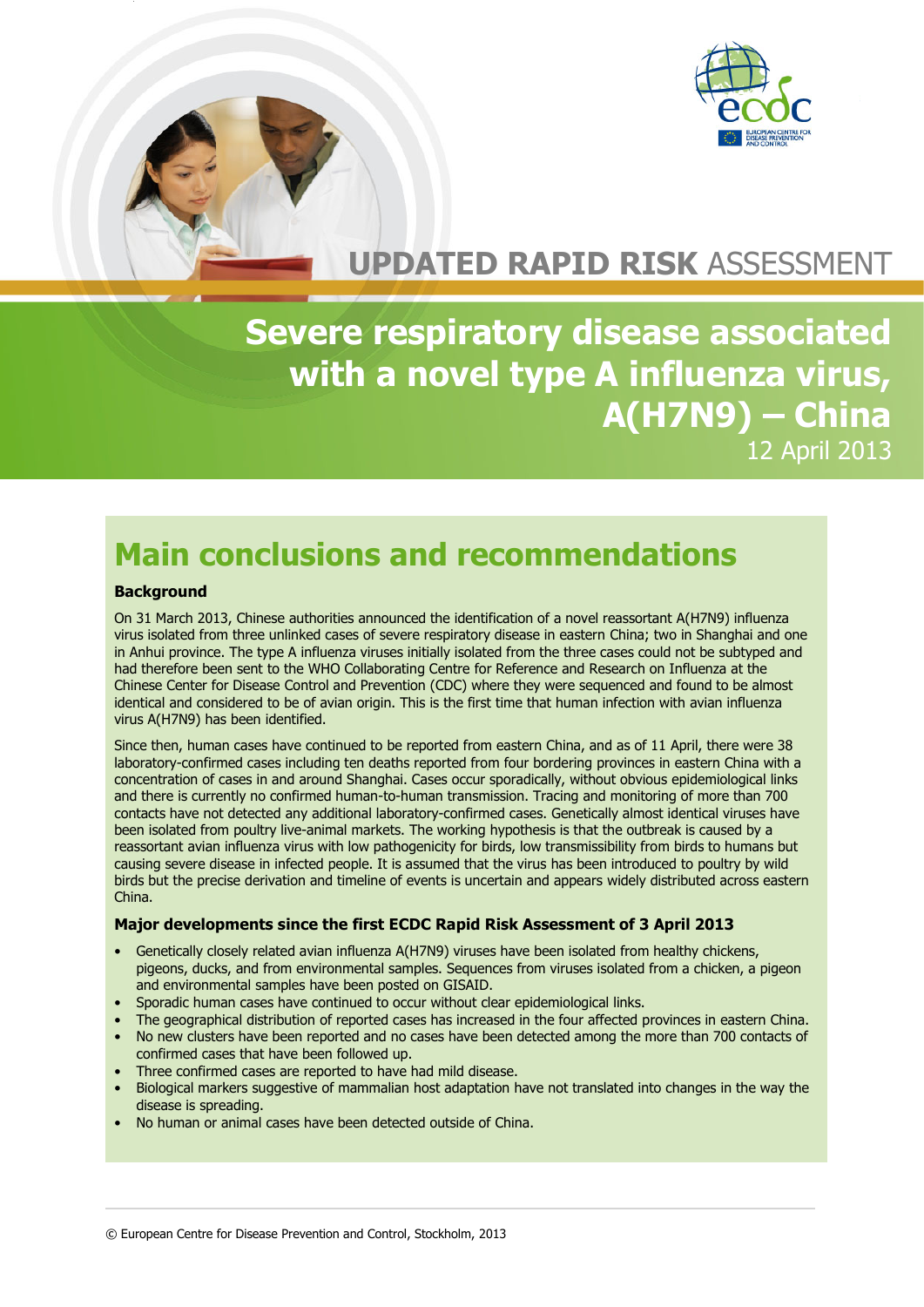## Main conclusions and recommendations, continued

### **Threat assessment**

Such severe disease involving a novel reassortant avian influenza virus is a significant public health event requiring notification under the terms of the International Health Regulations (IHR). As such it was notified through the IHR system by the Chinese authorities. The risk of the disease spreading to Europe via humans in the near future is considered low at this time. However, it is likely that people presenting with severe respiratory infection in the EU and a history of potential exposure in the outbreak area will require investigation in Europe. It is not unlikely that, in the future, there will be laboratory-confirmed cases in the EU who have acquired the infection in China or other yet unrecognised affected areas.

The risk of A(H7N9) virus being transported to Europe in viraemic poultry is low. EU regulations do not permit the importation of live poultry, their day-old chicks and hatching eggs and birds other than poultry (captive birds such as parrots, finches and ornamental birds) from China. The risk of the A(H7N9) virus arriving in Europe with migratory birds cannot be quantified at this time.

There is no epidemiological evidence to date that avian influenza can be transmitted to humans through consumption of food, notably poultry meat and eggs.

### **Recommendations for the EU/EEA**

- EU/EEA citizens working in or visiting China should avoid visiting live bird and animal markets ('wet markets') because of the potential presence of avian influenza viruses that are pathogenic to humans in these markets. They should also avoid direct contact with bird and animal faeces, untreated bird feathers and other animal and bird waste, and they should follow basic hand hygiene rules, e.g. hand-washing with soap and the use of alcohol-based hand rubs.
- Specific food safety recommendations for the EU are not required for the A(H7N9) outbreak. Longstanding advice that chicken and eggs should be properly cooked remains relevant.
- As there is no evidence of human-to-human transmission at this stage, tracing contacts of passengers that are symptomatic during a flight and providing chemoprophylaxis for them is not recommended, but could be considered if the case is later confirmed.
- Public health authorities should continue to apply their national case-finding strategies developed for the A(H5N1) epidemic.
- National public health authorities and infection control managers should alert and remind clinicians and healthcare workers of standard guidance for infection control and contact tracing around cases of severe acute respiratory infections.
- Public health authorities should investigate all clusters of severe respiratory infections and infections in healthcare workers who have been caring for patients with severe acute respiratory disease.
- A(H7N9)-specific deferral criteria or screening tests are not recommended for blood safety.
- In the event of cases being confirmed in the EU/EEA Member States, active tracing and follow-up of their close contacts and of people who may have shared the same exposure should be considered, as well as antiviral prophylaxis.
- Diagnostic and reference laboratories in the EU should continue to use their current generic RT-PCR assays for influenza A for screening and testing of possible cases, if those tests are based on highly conserved internal gene sequences (e.g. in the M-gene segment). The match of primers and probes to the published sequences of the A(H7N9) virus should be checked.
- Clinicians and laboratory specialists should be reminded to consider the possibility of animal influenza infection in persons with severe acute respiratory disease who have, in the previous 10 days, been in China and other countries with circulating animal influenza viruses pathogenic to humans.
- Influenza A virus isolates that cannot be subtyped at national reference laboratories should be sent rapidly to the [WHO Collaborating Centre for Reference and Research on Influenza based in Europe.](http://www.nimr.mrc.ac.uk/who-influenza-centre)
- Members States should not report cases under investigation for A(H7N9) internationally before confirmation. Clinicians and laboratories should notify national authorities about cases under investigation in accordance with national guidelines.
- Any confirmed case being diagnosed in the EU/EEA area should be reported to international authorities, through the Early Warning and Response System (EWRS) and to WHO under the International Health Regulations (2005). Reporting through EWRS qualifies as IHR notification and avoids double reporting.
- The EU and EU Member States should not implement travel or trade restrictions for countries with A(H7N9) transmission.
- ECDC will develop A(H7N9) case definitions for surveillance and reporting purposes in close consultation with Member States.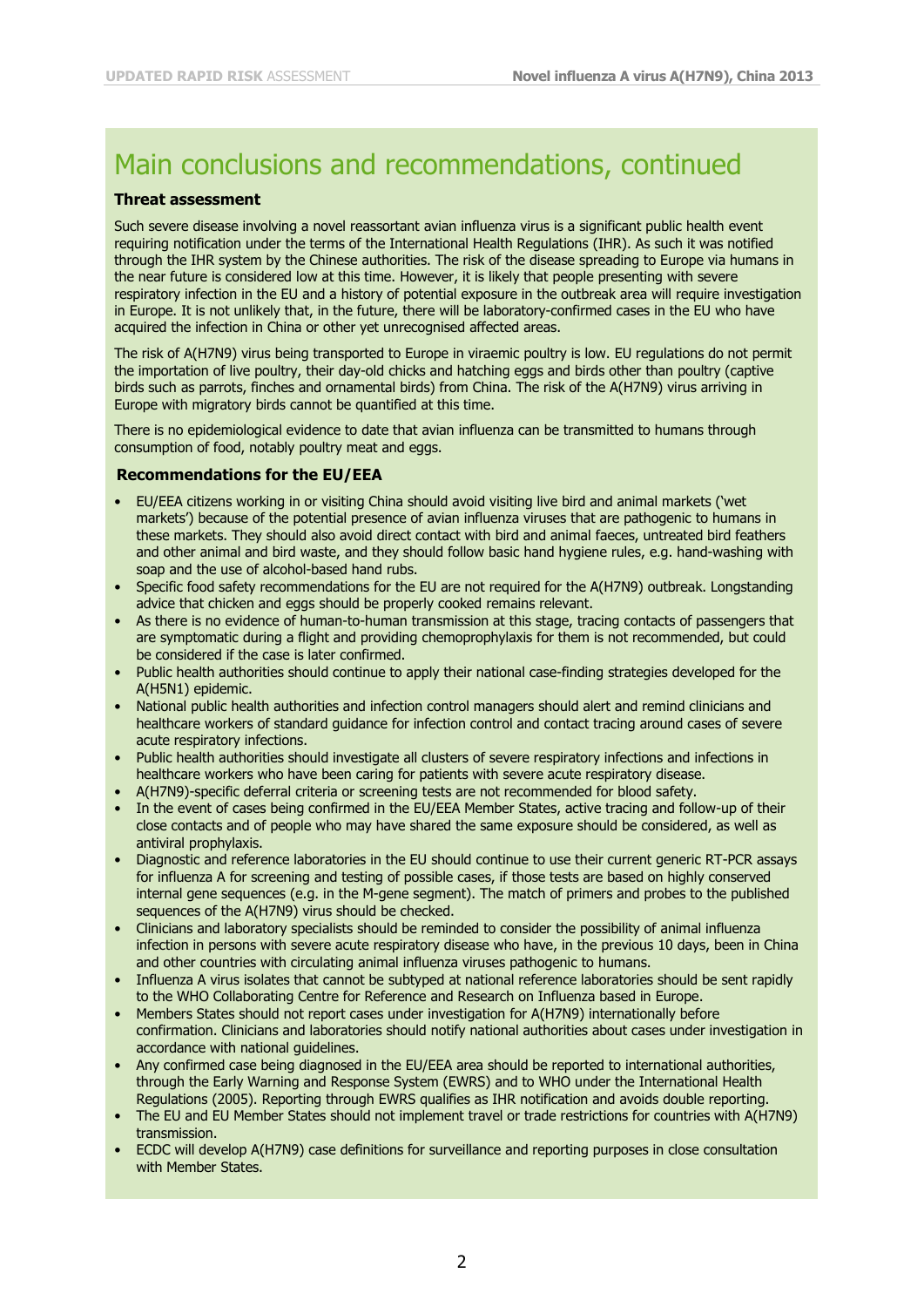# **Source and date of request**

Planned revision by ECDC, 8 April 2013.

# **Public health issue**

The aim of this document is to assess the risk associated with the outbreak of avian influenza A(H7N9) to public health in the EU and to EU citizens, based on the information available.

# **Consulted experts**

### **ECDC internal response team**

Denis Coulombier, Emmanuel Robesyn, Cindy Schenk, Niklas Danielsson, Celine Gossner, Marc Struelens, Josep Jansa, Dragoslav Domanovic, Caroline Daamen, Angus Nicoll, Eeva Broberg, Julien Beaute, Giovanni Mancarella, Kari Johansen, and Bertrand Sudre.

### **External experts consulted and acknowledgements**

The following individuals provided information and comments: Caroline Brown, WHO Regional Office for Europe, Copenhagen; Olav Hungnes, FHI, Oslo, Norway; John McCauley, WHO Collaborating Centre for Reference and Research on Influenza, London, Adam Meijer, RIVM, Bilthoven, the Netherlands; Marion Koopmans, RIVM, Bilthoven, the Netherlands; Malik Peiris, Hong Kong University, Thedi Ziegler, THL, Finland; Ron Fouchier, Erasmus Medical Center, the Netherlands; Tim Uyeki, US Centers for Disease Control and Prevention, Atlanta, USA; Isabelle Bonmarin, Institut de veille sanitaire, France; Maria Pittman, Directorate-General for Health and Consumers, Unit G2: Animal Health, European Commission; Per Have, European Food Safety Authority; Richard Peabody, Health Protection Agency, UK.

ECDC acknowledges the valuable contributions from the above-mentioned experts and institutions. All experts have signed a Declaration of Interest. Opinions expressed by individual experts do not necessarily represent the opinion of their institutions.

This analysis would not have been possible without the virological and molecular data made available in the GISAID database [1] by the WHO Collaborating Centre for Reference and Research on Influenza at the Chinese Center for Disease Control and Prevention, the Harbin Veterinary Research Institute, Ministry of Agriculture, China, and the Hangzhou Center for Disease Control and Prevention, Mingshi, Hangzhou, China.

## **Event background information**

On 31 March 2013, the Chinese Authorities announced the identification of a novel influenza (H7N9) virus infection in three seriously ill people; all three subsequently died. These cases occurred in the Chinese provinces of Shanghai and Anhui. Details for the first three cases are available in the initial Rapid Risk Assessment of 3 April 2013 [2].

Subsequently, sporadic cases occurred in Shanghai and Anhui, as well as in the two neighbouring provinces of Jiangsu and Zhejiang. As of 11 April, 38 cases of human infection with influenza A(H7N9) have been confirmed; Shanghai (18), Jiangsu (12), Zhejiang (6), Anhui (2). Details of all confirmed cases are available in the most recent epidemiological update [3].

The date of onset ranges from 19 February to 4 April. Thirty-five of the confirmed cases have severe disease and ten of the cases (26%) have died. Only three are considered to be mild cases. There is only one child case, a 4 year-old boy who has recovered from a mild disease. The age of the cases ranges from 4 to 87 years with a median age of 65 years.

No epidemiological links have been identified between the cases. Over 700 close contacts have been followed-up and only three are reported to have developed symptoms, as part of two potential small family clusters. In Shanghai, two family members of the first confirmed case were admitted to a hospital with pneumonia. One recovered and the other died later in February from respiratory failure. The cause of their illnesses has not yet been determined. In Jiangsu, an investigation is on-going into a family contact who developed symptoms. Up to now, none of the over 700 close contacts investigated has been found positive on PCR testing. For 10 of the 38 cases, an exposure to animals (mostly poultry) has been presumed. However, exposure information is not complete for all cases and therefore no conclusions can be drawn from it at this stage.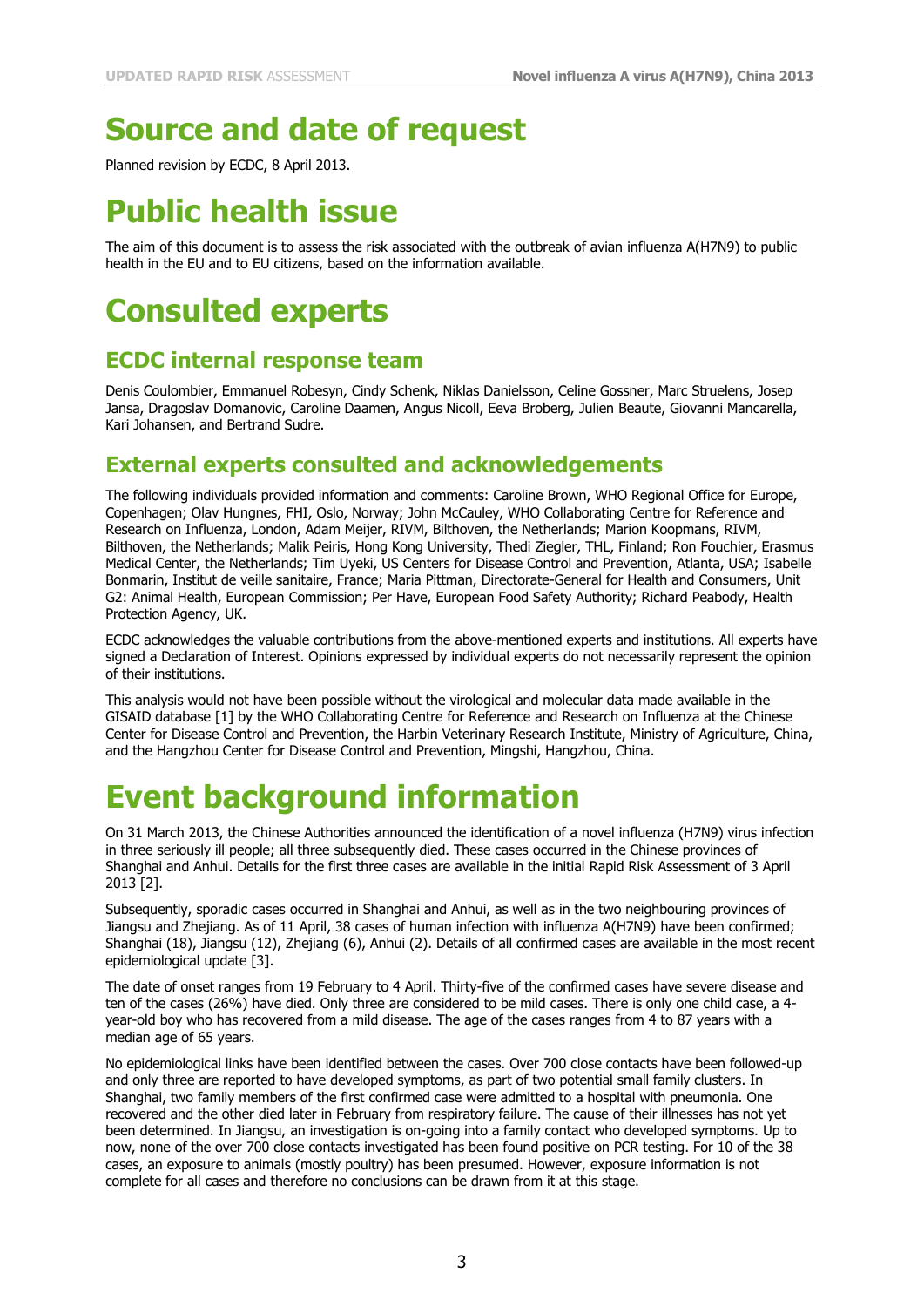The Chinese CDC has made available avian influenza A(H7N9)-specific tests. It is reported that these have been distributed to over 400 influenza monitoring sites across the country, major infectious disease hospitals and research agencies.

Animal surveillance is on-going around the cases and the Chinese Ministry of Agriculture notified the World Organization for Animal Health (OIE)<sup>i</sup> about the detection of genetically similar A(H7N9) isolates. The viruses were detected in samples from a pigeon for consumption, chickens, ducks and in environmental samples from agricultural products wholesale markets in Shanghai. A(H7N9) viruses have also been detected in 14 samples from ducks and chickens from five additional live bird markets in Jiangsu, Anhui and Zhejiang. The Ministry of Agriculture also reported that 'stamping-out' control measures have commenced in poultry markets.

## **Disease background information**

### **Virological information**

Initial characterisation of the viruses was carried out by the WHO Collaborating Centres for Reference and Research on Influenza in Beijing, and additional genetic analyses were carried out by the WHO Collaborating Centres in Tokyo and Atlanta. The summary has been published on the WHO website [4]. Detailed genetic sequence data from human, avian and environmental isolates of A(H7N9) viruses have been published on the [GISAID website](http://platform.gisaid.org/epi3/frontend#255f19) [1].

The outbreak virus is a reassortant avian influenza A virus in which the six RNA segments encoding the internal proteins are closely similar to avian A(H9N2) viruses recently isolated in China. The segment encoding haemagglutinin (HA) comes from a Eurasian A(H7) avian influenza virus and the segment for neuraminidase (NA) is most similar to avian H11N9 and H7N9 viruses. The H7 and N9 gene segments are, however, considerably less close to the nearest known relatives and it is clear that the immediate ancestral viruses that contributed the H7 and the N9 genes remain unknown. This gene constellation makes the outbreak strain different from previously isolated avian influenza A(H7N9) viruses including those reported in birds in Europe. The reservoir for the novel virus infecting humans may or may not be poultry. Genetic markers associated with high pathogenicity in poultry have not been detected but this finding requires further confirmation by intravenous pathogenicity index testing in chickens. High pathogenicity in poultry does not necessarily indicate high pathogenicity in humans. The adaptation of the novel A(H7N9) viruses to mammalian hosts is suggested by mutations known to confer recognition of a receptor (sialic acid linked alpha 2-6 to galactose) present in the upper respiratory tract of humans and other mammals, the deletion of a stalk region of the NA protein frequently observed upon transfer of viruses from wild fowl to poultry or mammals, and a substitution in the PB2 gene that is known to improve the replication of avian influenza viruses in mammals. Further research into the virological characteristics is on-going [5–7].

S31N, a M-gene marker for adamantane resistance, was found in all three human isolates. It is therefore anticipated that the viruses will be resistant to amantadine and rimantadine, two antivirals no longer in use in Europe. The WHO Collaborating Centre for Reference and Research on Influenza in Beijing have confirmed that A(H7N9) is sensitive to oseltamivir and zanamivir in phenotypic tests.

### **Diagnostics for A(H7N9) in humans**

Based on sequence analysis, it is expected that the generic RT-PCR assays for influenza A virus that are based on highly conserved viral gene sequences, e.g. in the M-gene, will detect the novel virus. Diagnostic and reference laboratories in the EU should therefore continue to use their current generic RT-PCR assays for influenza A virus for screening and testing of possible cases, if those tests are based on highly conserved internal gene sequences and have been confirmed *in silico* to fit the M-gene of the A(H7N9) virus. Clinically validated assays that specifically detect A(H7N9) viruses are not yet available in Europe, although a couple of countries with frequent H7 poultry outbreaks have assays available that *in silico* are fit to subtype the A(H7N9) virus. According to a survey conducted in July 2011, many national influenza reference laboratories are using PCR tests that likely detect this novel virus and should therefore be reasonably well prepared [8].

In the diagnostic laboratory assays, the novel viruses should be detected as positive for influenza A virus, and negative for influenza B, A(H1), A(H1)pdm09, A(H3) and A(H5) viruses. Hence, A(H7N9) viruses are expected to be classified as un-subtypeable influenza A. Laboratories with experience of A(H7) subtyping may be able to subtype the novel viruses with their existing H7 primers and probes.

It is standard procedure to send influenza A virus isolates or clinical samples that cannot be subtyped at the national reference laboratory to a WHO Collaborating Centre for Reference and Research on Influenza for characterisation, as was done in China when the first A(H7N9) isolates were sent to the WHO Collaborating Centre

j

i http://www.oie.int/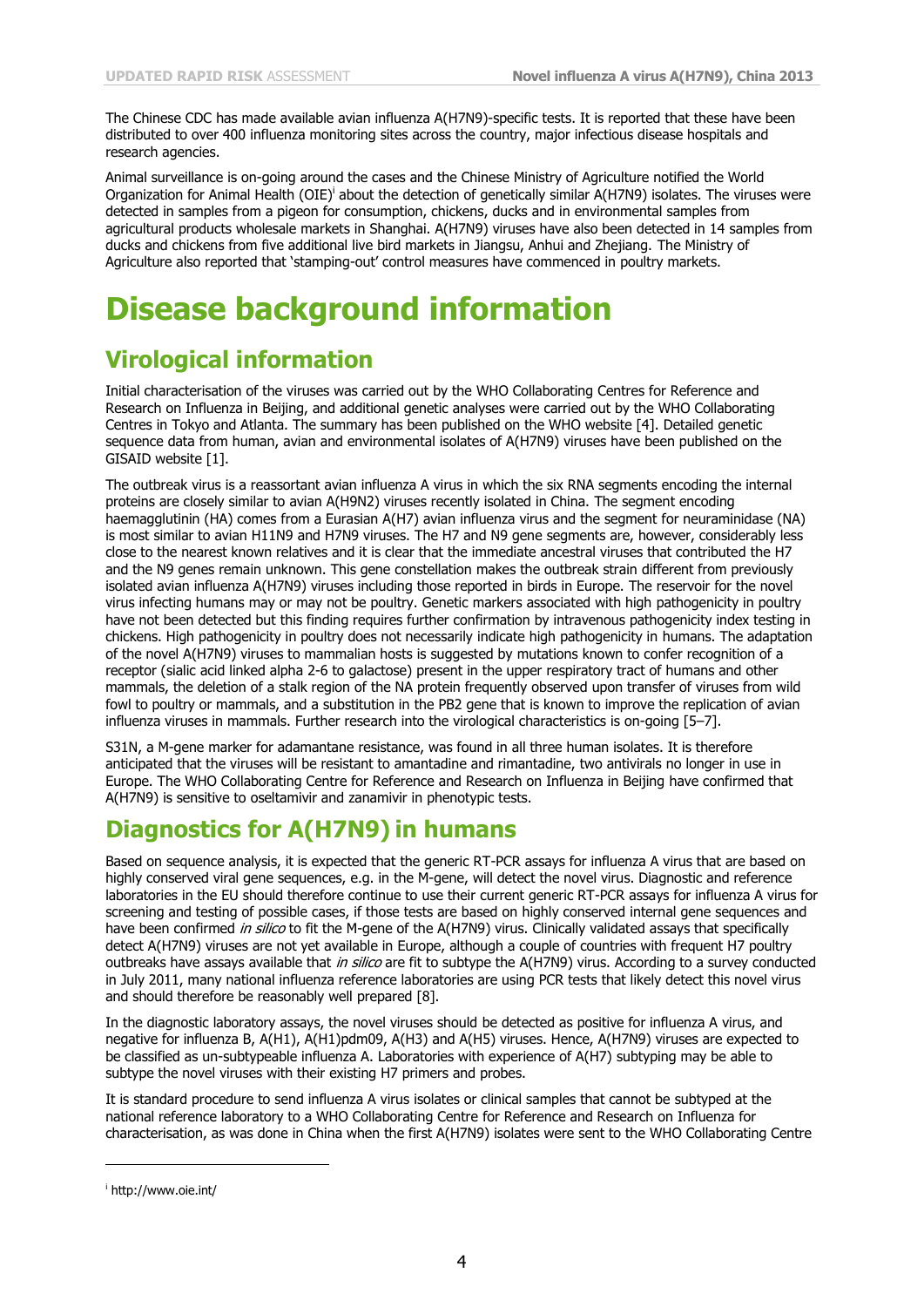for Reference and Research on Influenza in Beijing. In Europe, the WHO Collaborating Centre for Reference and Research on Influenza is located at the National Institute for Medical Research (Mill Hill) in London. All EU/EEA Member States are expected to urgently send un-subtypeable A viruses and subtyped A(H7) viruses to the for Collaborating Centre for Reference and Research on Influenza in London for further characterisation.

## **Vaccines against influenza A(H7N9)**

It is unknown whether current H7 candidate vaccine viruses are cross-protective and candidate vaccine viruses based on the A(H7N9) virus will be developed [4].

Influenza candidate vaccine strains are normally developed in WHO collaborating laboratories, WHO Essential Regulatory Laboratories or research laboratories, and then shared with all vaccine manufacturers. The WHO collaborating laboratories for Europe are the WHO Essential Regulatory Laboratory National Institute for Biological Standards and Control (NIBSC) and the WHO Collaborating Centre Collaborating Centre for Reference and Research on Influenza at the National Institute for Medical Research (NIMR), both in the UK. The Chinese CDC, WHO, US CDC, BARDA and NIBSC, among others, are facilitating development of a potential candidate vaccine virus for the influenza A(H7N9) strain in preparation for possible future vaccine development. The initial approach is using synthetic biology techniques utilising the published genetic sequences of the new virus. These techniques are available in the WHO Collaborating Centers, a number of research laboratories and some vaccine manufacturers. In addition, the cultivated A(H7N9) virus strain has been shared by China with the US CDC. In Europe, NIBSC as the WHO Essential Regulatory Laboratory and the WHO Collaborating Centre Collaborating Centre for Reference and Research on Influenza at NIMR, London, UK, will receive the new virus. Influenza candidate vaccine virus strains intended for vaccine production are usually developed in a few laboratories working with the WHO GISRS (Global Influenza Surveillance and Response System) and then shared with all vaccine manufacturers.

Contracts between the US government and vaccine manufacturers ensure that vaccine candidate vaccine virus strains developed either by researchers or manufacturers are open-source and can be freely shared with all stakeholders. In a media briefing by US CDC last Friday, 5 April 2013, the US efforts for development of a candidate vaccine strain were presented [9].

### **Human and animal surveillance**

#### **Surveillance for severe respiratory infections in humans**

Human case-finding for the novel reassortant influenza A(H7N9) virus is similar to the one developed for influenza A(H5N1). Persons with severe acute respiratory disease who have recently been in countries<sup>ii</sup> with on-going transmission of animal influenza viruses that are pathogenic for people, should be tested. Also, any clusters of severe respiratory infection, regardless of travel history, and severe infections among healthcare workers who have cared for patients with severe acute respiratory disease need to be thoroughly investigated. It is critical that isolates of un-subtypeable influenza A viruses are rapidly sent to the WHO Collaborating Centre for Reference and Research on Influenza in London.

The US Centers of Disease Control and Prevention have published interim guidance, including a case definition [10].

#### **Surveillance and control of low and high pathogenic influenza in poultry and other captive birds in the EU**

EU animal health legislation [11] requires the control of outbreaks in poultry and other captive birds of highly pathogenic and low pathogenic avian influenza viruses of the H5 and H7 subtypes. Suspected and confirmed presence of infection in poultry and other birds must be immediately notified to the competent animal health authority. EU Member States must carry out surveillance programmes in poultry and wild birds [12] in order to detect the circulation of avian influenza viruses according to harmonised guidelines [13].

The EU Reference Laboratory in Weybridge for avian influenza, networking with the National Reference Laboratories for avian influenza in Member States, has confirmed the predicted utility of EU recommended PCR protocols for the detection of the H7N9 virus (both H7 and M gene assays) based on sequence comparison in birds. An empirical assessment will be carried out once the virus is available.

#### **EU legislation regarding the import of live poultry from China**

j

Importation to the EU of live poultry, their day-old chicks and hatching eggs, and birds other than poultry (captive birds such as parrots, finches and ornamental birds) from China is not authorised [14].

<sup>&</sup>lt;sup>ii</sup> Countries recently (2012 and 2013) reporting A(H5N1) human cases are Bangladesh, China, Cambodia, Egypt, Indonesia, Laos and Vietnam [http://www.who.int/influenza/human\\_animal\\_interface/EN\\_GIP\\_20130312CumulativeNumberH5N1cases.pdf](http://www.who.int/influenza/human_animal_interface/EN_GIP_20130312CumulativeNumberH5N1cases.pdf)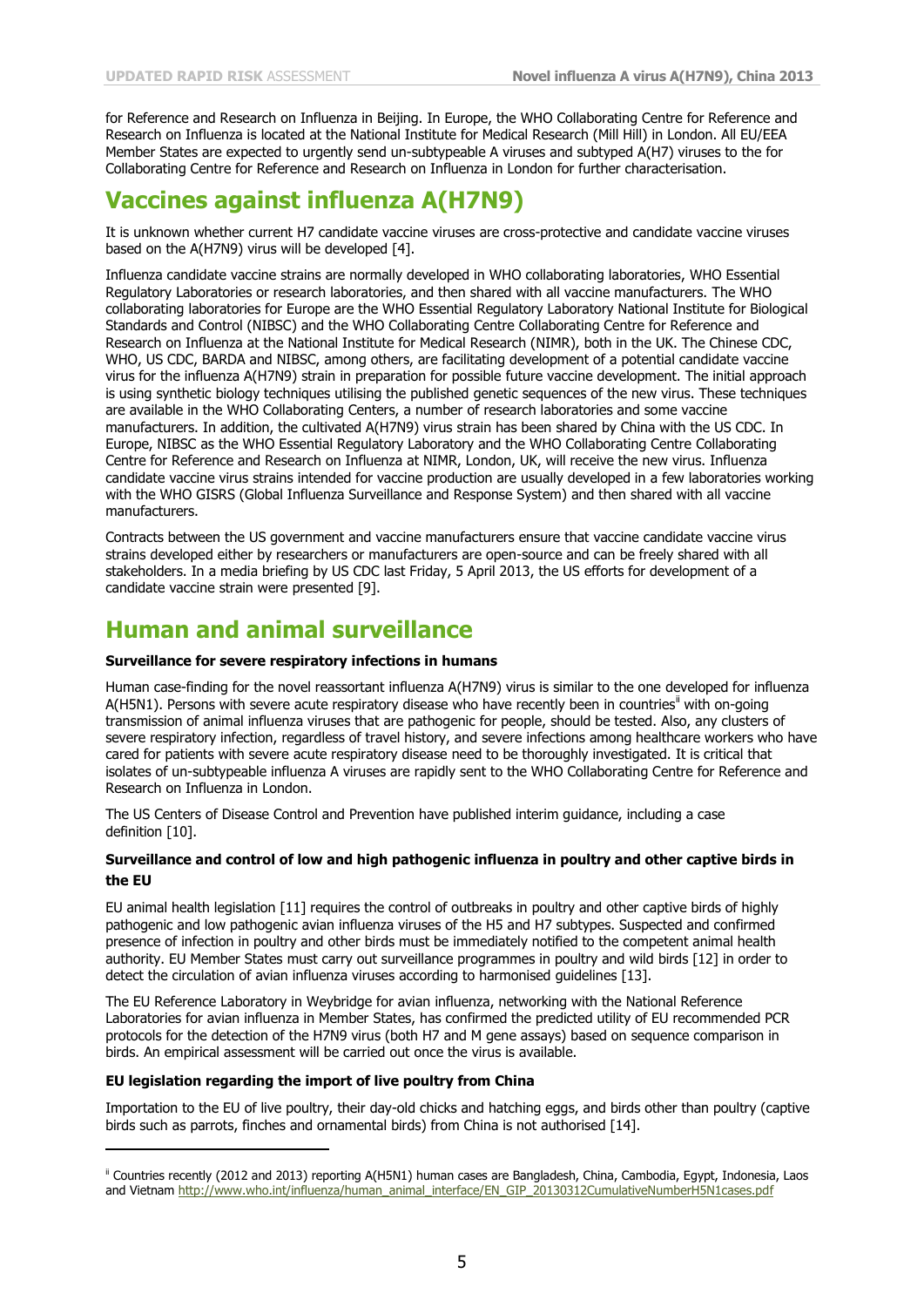### **Epidemiological characteristics**

At this stage of the investigations in China, the data are not complete enough to fully understand the nature of the animal reservoir, how poultry become infected, the routes of transmission, the potential for human-to-human transmission, the incubation period and the risk factors for infection. The reservoir and routes of transmission to humans are under investigation by the Chinese authorities. The detection of A(H7N9) virus in samples from pigeons, chickens, ducks and environmental specimens at eight markets in all four provinces indicates that poultry, or other birds, might play an important role in transmission to humans. While a proportion of the cases have mentioned exposure to poultry, it should be kept in mind that it is common to buy live poultry for domestic consumption in China. Other possible animal reservoirs remain to be investigated. There is no information available about analytical studies of risk factors.

The cases are widely distributed in mid-eastern China and over the last week the affected area has been expanding. One recent case was reported from a city 600 km north-west of Shanghai. This suggests that the virus is widely distributed in its animal reservoir. Poultry density is very high in this part of China and the extensive poultry trade might contribute to distribution of the virus.

There is no convincing evidence for human-to-human transmission at this stage of the outbreak. Chinese authorities have followed-up more than 700 close contacts and taken samples for RT-PCR from many of them without detecting infections. There is on-going investigation into a few symptomatic cases among close contacts, but they have not so far been laboratory-confirmed to have A(H7N9) infections. If the two small potential family clusters under investigation were to be confirmed A(H7N9) infections, it would remain to be determined if they resulted from human-to-human transmission or from a common exposure to an animal or environmental source.

Though the virus appears to cause no or mild disease in poultry, it seems to be highly pathogenic to humans. The case-fatality rate has so far been 26% and most cases had severe disease. However, the reporting of the first three mild cases suggests that the clinical spectrum may be wider than initially presumed. Human influenza surveillance in China is currently based on severe acute respiratory infections (SARI). Broader surveillance could detect more mild cases which currently remain undiagnosed. The median age of the cases is high, at 65 years, with a large proportion being retired, and only one child has so far been found to be infected. That higher age is a risk factor could be explained by higher exposure to poultry in this age group, but this needs to be explored further. There do not seem to be notable clinical risk factors so far, but information remains incomplete. Dates of disease onset are from 19 February to 4 April. It is unclear how well the reported cases reflect the true epidemiology or rather reflect the availability of the test (case ascertainment bias). Future serosurveys, yet to be developed, might shed a better light on the zoonotic and human-to-human transmissibility.

The strong influenza surveillance system in China is not reporting an overall increase in influenza virus detection or atypical pneumonia cases in the most recent reporting period, although even this is hard to interpret at a time when rates of influenza virus transmission are expected to be falling. However, transmission would have to be advanced for those systems to show a signal.

#### **Figure 1. Distribution of avian influenza A(H7N9) human cases by week of onset of symptoms, China, as of 11 April 2013 (n=35) \***



\* Note: as of 11 April, three cases have unknown date of onset and are not included in the graph.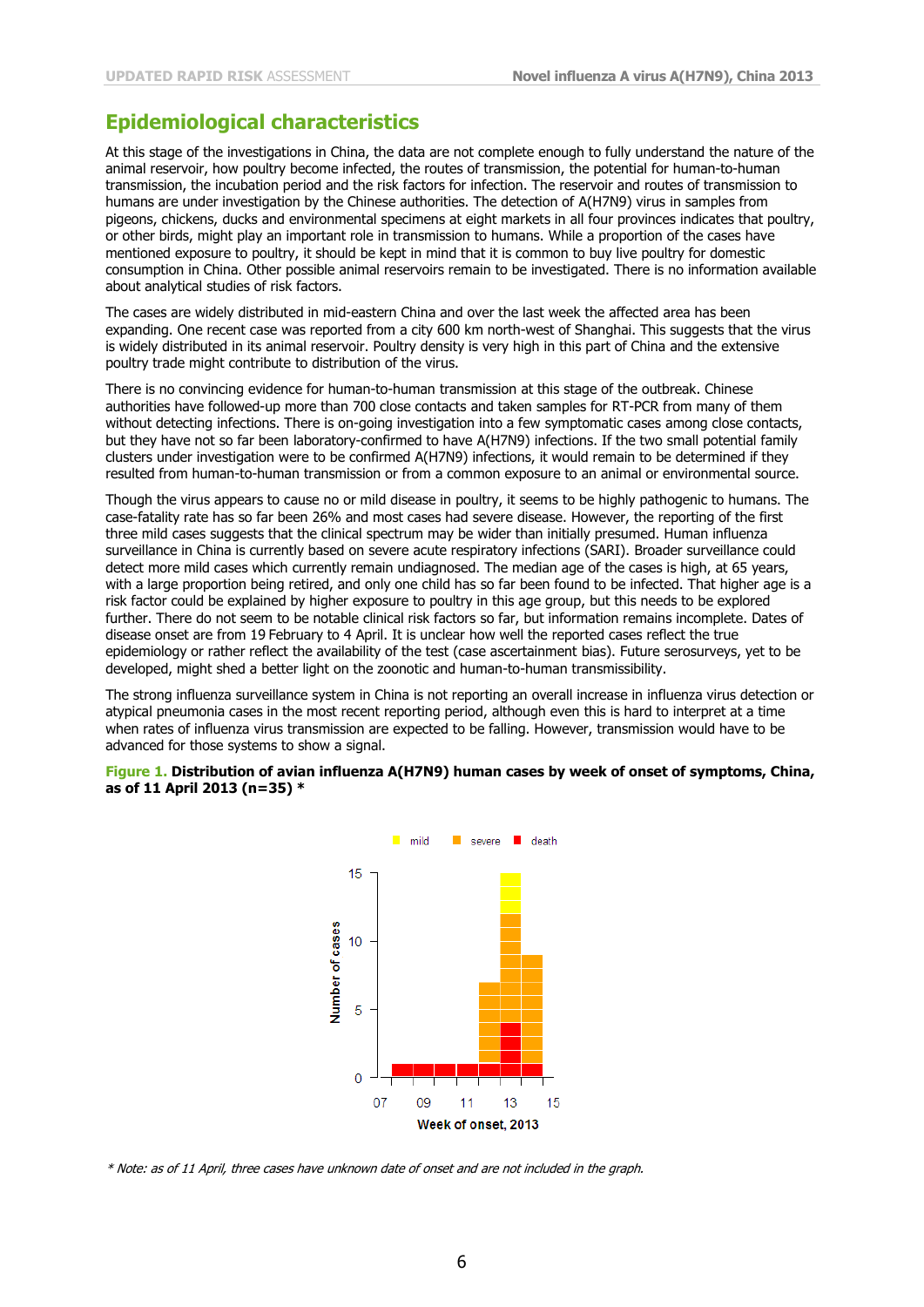



### **Discussion**

Previous A(H7) infections in humans have tended to be mild [15–17]. The exception is one death during a large outbreak in poultry in the Netherlands involving highly pathogenic avian influenza A(H7N7) virus [18,19]. The death in the Dutch case was associated with an E627K substitution in PB2 of the H7 influenza virus [18]. The same E627K substitution has been associated with high virulence, host range adaptation and airborne transmission in H5 viruses though the significance of its presence here is yet to be clarified [20–22]. It may be significant that the three A(H7N9) viruses isolated from humans also have this E627K substitution. Whether this substitution has the same effect in the A(H7N9) virus as in the H5 and H7 viruses is unknown at present. The absence of the PB2 E627K substitution in the non-human isolates may indicate either that the change occurs in the infected individuals, or that another subset of the virus that has not yet been sequenced, is circulating in animals and causing infections in humans. Further, there is reason for concern over human infections with A(H7) viruses in general [23]. This is an A(H7N9)-A(H9N2) reassortant, and laboratory studies of A(H9N2) viruses with animals have suggested that those viruses have pandemic potential [24]. Low pathogenic avian influenza A(H9N2) virus infections of humans have usually resulted in uncomplicated influenza illness, but one case of lower respiratory tract disease in an immunocompromised adult has been reported [25].

In the most likely scenario, the novel reassortant A(H7N9) virus causes mild or no disease in birds but is transmissible among birds, and is spreading among the poultry populations in eastern China. People are occasionally infected through exposure to infected poultry or contaminated environment, and possibly other infected animals. The outbreak was detected because the virus causes severe disease in at least a proportion of infected persons. The current absence of confirmed clusters of cases and the fact that no infections have been detected by PCR among the contacts of confirmed cases, indicates no or very limited occurrence of human-tohuman transmission.

Recent reports of three confirmed cases with mild symptoms may indicate a wider spectrum of disease. If mild or asymptomatic human infections occur, this could indicate a wider spread of the virus. This scenario would have to be validated by serological studies and continued contact tracing. The currently available epidemiology suggests a higher zoonotic (animal-to-human) transmissibility for A(H7N9) viruses than for A(H5N1) viruses [26]. It is yet unknown whether the source of the human infections is poultry. Several species of poultry and other birds are sold in the live animal markets in China, and once introduced, the virus is likely to spread across species and contaminate the environment. Detection of the virus in one species of bird does not necessarily mean that this species is responsible for transmission to humans.

Detection of low pathogenic avian influenza viruses is not universally required. The extent to which influenza A(H7N9) virus has spread in poultry in China and other countries remains unknown.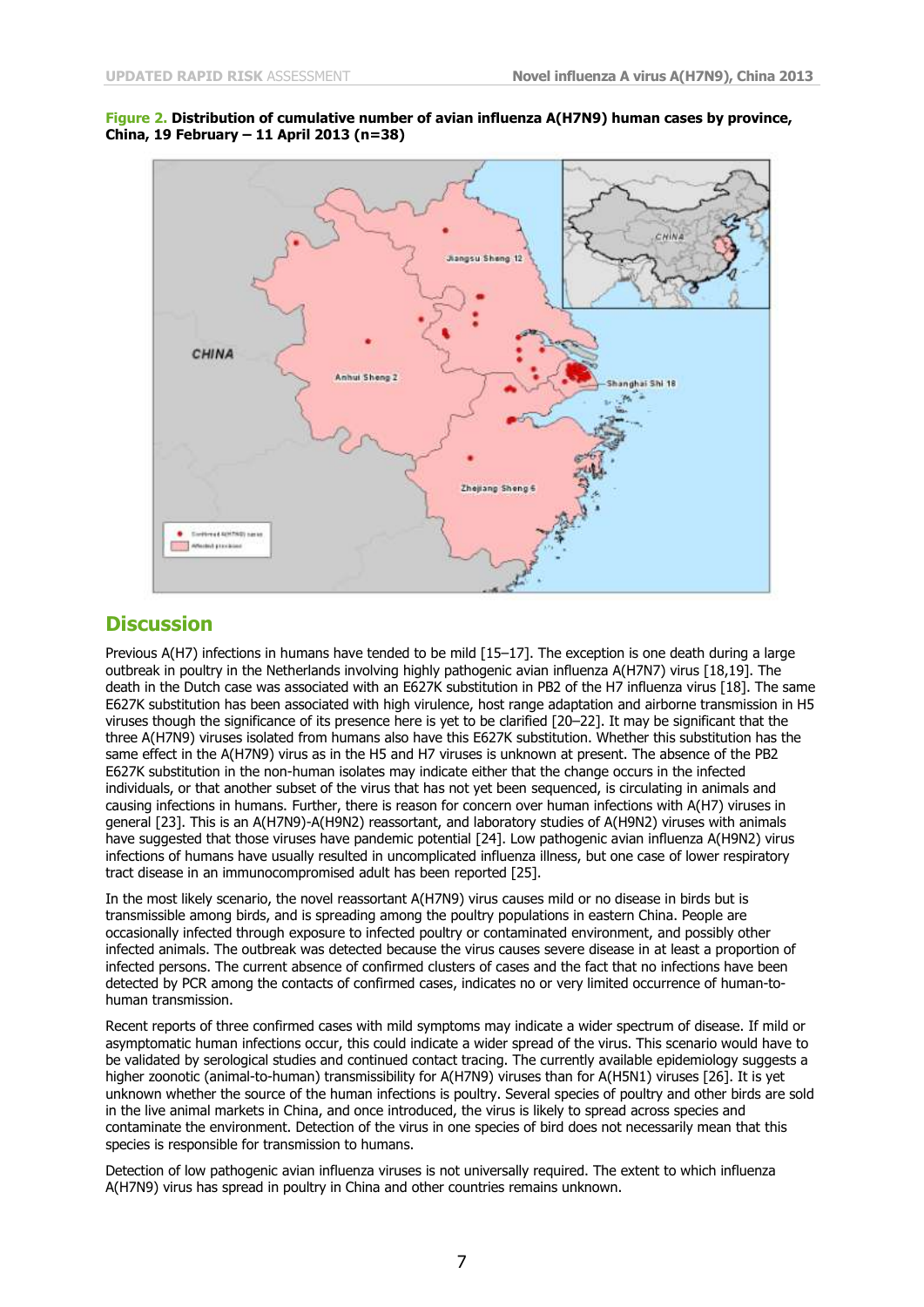## **ECDC threat assessment for the EU**

The emergence of a novel reassortant avian influenza virus capable of causing severe disease in humans is a significant public health development. The rapid notification by Chinese authorities under the International Health Regulations, and the continued communication of the findings of outbreak investigations has facilitated the assessment of the risk to human health from this outbreak. Thirty-eight laboratory-confirmed cases of A(H7N9) infection have been reported from four eastern provinces in China. Twenty-five cases presented with severe disease, of which ten have died. This is the first time that human infection with influenza A(H7N9) virus has been identified and the first time that human infection with a low pathogenic avian influenza A virus has been associated with a fatal outcome.

The risk of the disease spreading to Europe via humans in the near future is considered low at this time. However, it is likely that people presenting with severe respiratory infection in the EU and a history of potential exposure in the outbreak area will require investigation in Europe. It is not unlikely that, in the future, there will be laboratoryconfirmed cases in the EU who have acquired the infection in China or other yet unrecognised affected areas.

There is insufficient evidence to quantify the risk of A(H7N9) developing into a virus that transmits from human to human. Close monitoring of the outbreak epidemiology and the viruses' genetic variation over time will be critical for assessing this risk.

The risk of healthcare-associated transmission when caring for A(H7N9) infected patients cannot yet be quantified, but close patient care and diagnostic procedures have been shown to increase the risk of transmission of other viruses that do not normally transmit from person to person. The infective period for A(H7N9) cases is not known but patients admitted with A(H7N9) infection are likely to be viraemic and to excrete the virus in body fluids [27].

The risk of A(H7N9) virus being transported to Europe in viraemic poultry is low. EU regulations do not permit the importation of live poultry, their day-old chicks and hatching eggs and birds other than poultry (captive birds such as parrots, finches and ornamental birds) from China. The only poultry commodities authorised for import from China into the EU are heat-treated poultry meat, from the only province of Shandong, and egg-products that have also been heat-treated. Given the very heat-labile nature of all influenza viruses, these commodities are not considered to pose any risk of any influenza virus transmission to consumers.

The risk of the A(H7N9) virus arriving in Europe with migratory birds cannot be quantified at this time. The European Food Safety Authority (EFSA) has performed three risk assessments in the past regarding avian influenza that would to a large extent also cover pathways for A(H7N9) [28–30]. The hypothesis that poultry in the affected area have been infected by wild birds has not been confirmed. The virus has so far not been detected in wild birds and the geographic distribution of infected poultry remains to be established. The A(H5N1) virus has been detected in bird populations in Asia, Africa and Europe on several occasions.

There is no epidemiological evidence to date that avian influenza can be transmitted to humans through the consumption of food, notably poultry meat and eggs.

There is no specific guidance on blood or tissue donor deferral for exposure to avian influenza. The incubation period for A(H7N9) is unknown but assumed to be short, and there is no reason to believe that infected people will be viraemic beyond the acute disease episode. Therefore, the risk of transmission through blood transfusion can be considered very low in the context of the current donor selection procedures.

## **Recommendations for the EU/EEA**

- EU/EEA citizens working in or visiting China should avoid visiting live bird and animal markets ('wet markets') because of the potential presence of avian influenza viruses that are pathogenic to humans in these markets. They should also avoid direct contact with bird and animal faeces, untreated bird feathers and other animal and bird waste, and they should follow basic hand hygiene rules, e.g. hand-washing with soap and the use of alcohol-based hand rubs [31–34].
- Specific food safety recommendations for the EU are not required for the A(H7N9) outbreak. Longstanding advice that chicken and eggs should be properly cooked remains relevant [35,36].
- As there is no evidence of human-to-human transmission at this stage, tracing contacts of passengers that are symptomatic during a flight and providing chemoprophylaxis for them is not recommended, but could be considered if the case is later confirmed [31].
- Public health authorities should continue to apply their national case-finding strategies developed for the A(H5N1) epidemic.
- National public health authorities and infection control managers should alert and remind clinicians and healthcare workers of standard guidance for infection control and contact tracing around cases of severe acute respiratory infections [37,38].
- Public health authorities should investigate all clusters of severe respiratory infections and infections in healthcare workers who have been caring for patients with severe acute respiratory disease.
- A(H7N9)-specific deferral criteria or screening tests are not recommended for blood safety.
- In the event of cases being confirmed in the EU/EEA Member States, active tracing and follow-up of their close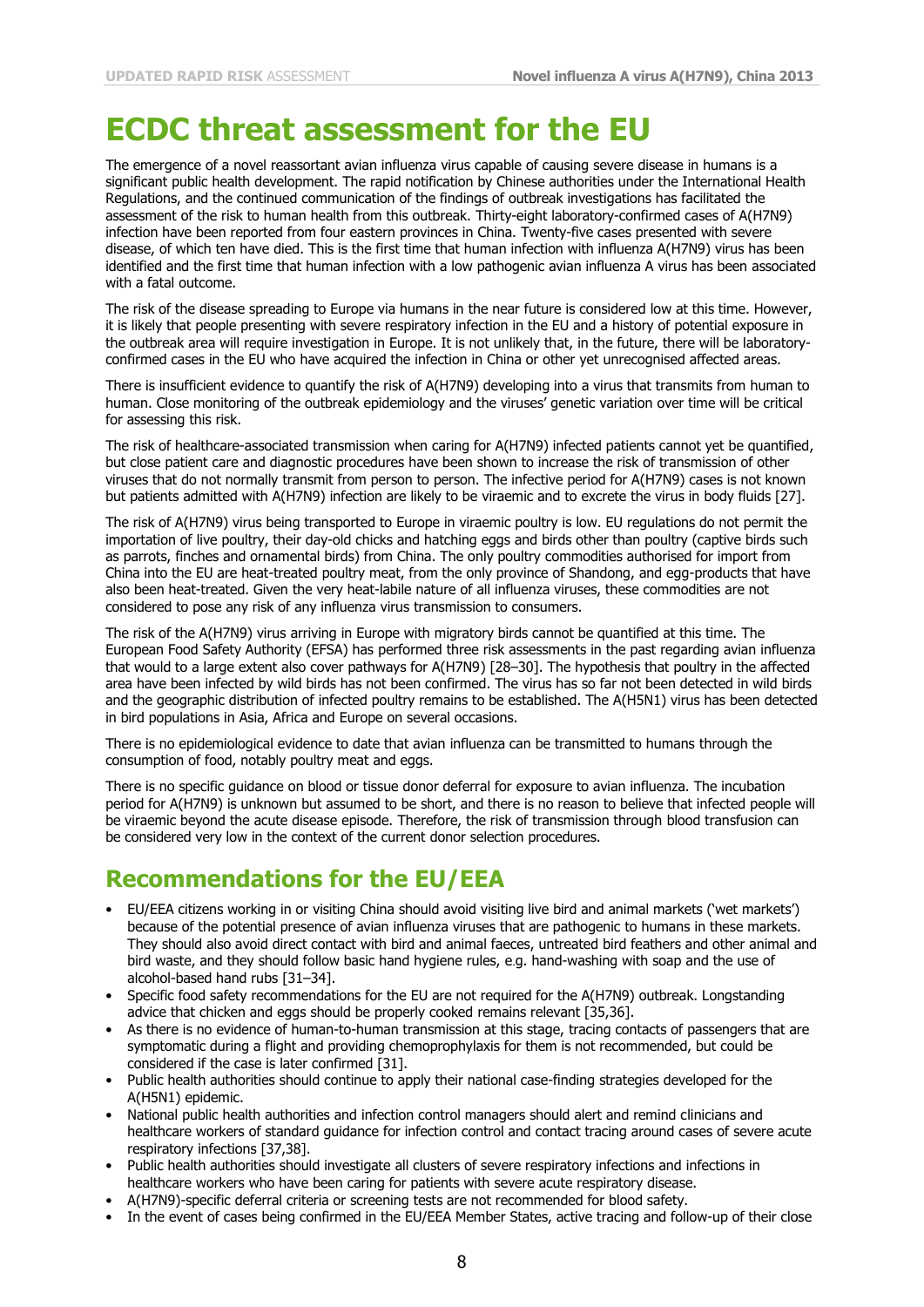contacts and of people who may have shared the same exposure should be considered, as well as antiviral prophylaxis.

- Diagnostic and reference laboratories in the EU should continue to use their current generic RT-PCR assays for influenza A for screening and testing of possible cases, if those tests are based on highly conserved internal gene sequences (e.g. in the M-gene segment). The match of primers and probes to the published sequences of the A(H7N9) virus should be checked.
- Clinicians and laboratory specialists should be reminded to consider the possibility of animal influenza infection in persons with severe acute respiratory disease who have, in the previous 10 days, been in China and other countries with circulating animal influenza viruses pathogenic to humans<sup>i</sup>.
- Influenza A virus isolates that cannot be subtyped at national reference laboratories should be sent rapidly to the WHO Collaborating Centre for Reference and Research on Influenza based in Europe.
- Members States should not report cases under investigation for A(H7N9) internationally before confirmation. Clinicians and laboratories should notify national authorities about cases under investigation in accordance with national guidelines.
- Any confirmed case being diagnosed in the EU/EEA area should be reported to international authorities through the Early Warning and Response System (EWRS) and to WHO under the International Health Regulations (2005). Reporting through EWRS qualifies as IHR notification and avoids double reporting.
- The EU and EU Member States should not implement travel or trade restrictions for countries with A(H7N9) transmission.
- ECDC will develop A(H7N9) case definitions for surveillance and reporting purposes in close consultation with Member States.

# **References**

- 1. The Global Initiative on Sharing All Influenza data (GISAID). Genetic sequence data from the human and poultry isolates of A(H7N9) viruses. 2013 [10/04/2013]. Available from: http://platform.gisaid.org/epi3/frontend#c6798.
- 2. European Centre for Disease prevention and Control. Rapid Risk Assessment on severe respiratory disease associated with a novel influenza A virus, A(H7N9), China. 3 April 2013 [11/04/2013]. Available from: http://ecdc.europa.eu/en/publications/Publications/AH7N9-China-rapid-risk-assessment.pdf.
- 3. European Centre for Disease prevention and Control. Epidemiological update: novel influenza A virus A(H7N9) in China. 2013. Available from: http://www.ecdc.europa.eu/en/press/news/Lists/News/ECDC\_DispForm.aspx?List=32e43ee8-e230- 4424-a783-85742124029a&ID=889&RootFolder=%2Fen%2Fpress%2Fnews%2FLists%2FNews.
- 4. World Health Organisation (WHO). Public health relevant virological features of Influenza A(H7N9) causing human infection in China. [10/04/2013]. Available from: http://www.euro.who.int/\_\_data/assets/pdf\_file/0008/186677/050413- H7N9-influenza-viruses-Virologic-features\_update.pdf.
- 5. Rongbao Gao MD, Bin Cao, M.D, et al. Human Infection with a Novel Avian-Origin Influenza A (H7N9) Virus New England Journal of Medicine. 2013.
- 6. Kageyama et al. Genetic analysis of novel avian A(H7N9) influenza viruses isolated from patients in China, February to April 2013. Eurosurveillance. 2013.
- 7. Timothy M. Uyeki NJC. Global Concerns Regarding Novel Influenza A (H7N9) Virus Infections New England Journal of Medicine. 2013.
- 8. European Centre for Disease prevention and Control. CNRL in silico exercise to determine the capabilities of network laboratories to detect triple reassortant swine origin influenza A(H3N2) viruses. 2013 [11/04/2013]. Available from: http://ecdc.europa.eu/en/publications/Publications/1204-TER-CNRL-Capability-Exercise.pdf.
- 9. Centers for Disease Control and Prevention (CDC) A, USA,. Media briefing regarding vaccine development [10/04/2013]. Available from: http://www.cdc.gov/media/releases/2013/t0405\_h7n9\_iinfluenza.html
- 10. Centers for Disease Control and Prevention (CDC) A, USA,. Interim Guidance on Case Definitions to be Used for Novel Influenza A (H7N9) Case Investigations in the United States. 2013 [11/04/2013]. Available from: http://www.cdc.gov/flu/avianflu/h7n9-case-definitions.htm.
- 11. European Commission DHaC. Council Directive 2005/94/EC of 20 December 2005 on Community measures for the control of avian influenza and repealing Directive 92/40/EEC. 2005 [09/04/2013]. Available from: http://eurlex.europa.eu/LexUriServ/LexUriServ.do?uri=OJ:L:2006:010:0016:0065:EN:PDF.
- 12. European Commission DHaC. Avian influenza surveillance in poultry and wild birds; Annual Reports. 2011 [09/04/2013]. Available from: http://ec.europa.eu/food/animal/diseases/controlmeasures/avian/eu\_resp\_surveillance\_en.htm.
- 13. European Commission DHaC. Commission Decision of 25 June 2010 on the implementation by Member States of surveillance programmes for avian influenza in poultry and wild birds. 2010 [09/04/2013]. Available from: http://eurlex.europa.eu/LexUriServ/LexUriServ.do?uri=OJ:L:2010:166:0022:0032:EN:PDF.
- 14. European Commission DHaC. EU legislation regarding the import of live animals into the EU [10/04/2013]. Available from: http://ec.europa.eu/food/international/trade/poultry/index\_en.htm.
- 15. Puzelli S, Di Trani L, Fabiani C, Campitelli L, De Marco MA, Capua I, et al. Serological analysis of serum samples from humans exposed to avian H7 influenza viruses in Italy between 1999 and 2003. The Journal of infectious diseases. 2005 Oct 15;192(8):1318-22. PubMed PMID: 16170747. Epub 2005/09/20. eng.
- 16. Kurtz J, Manvell RJ, Banks J. Avian influenza virus isolated from a woman with conjunctivitis. Lancet. 1996 Sep 28;348(9031):901-2. PubMed PMID: 8826845. Epub 1996/09/28. eng.
- 17. Nguyen-Van-Tam JS, Nair P, Acheson P, Baker A, Barker M, Bracebridge S, et al. Outbreak of low pathogenicity H7N3 avian influenza in UK, including associated case of human conjunctivitis. Euro surveillance : bulletin europeen sur les maladies transmissibles = European communicable disease bulletin. 2006;11(5):E060504 2. PubMed PMID: 16816456. Epub 2006/07/04. eng.
- 18. Fouchier RA, Schneeberger PM, Rozendaal FW, Broekman JM, Kemink SA, Munster V, et al. Avian influenza A virus (H7N7) associated with human conjunctivitis and a fatal case of acute respiratory distress syndrome. Proceedings of the